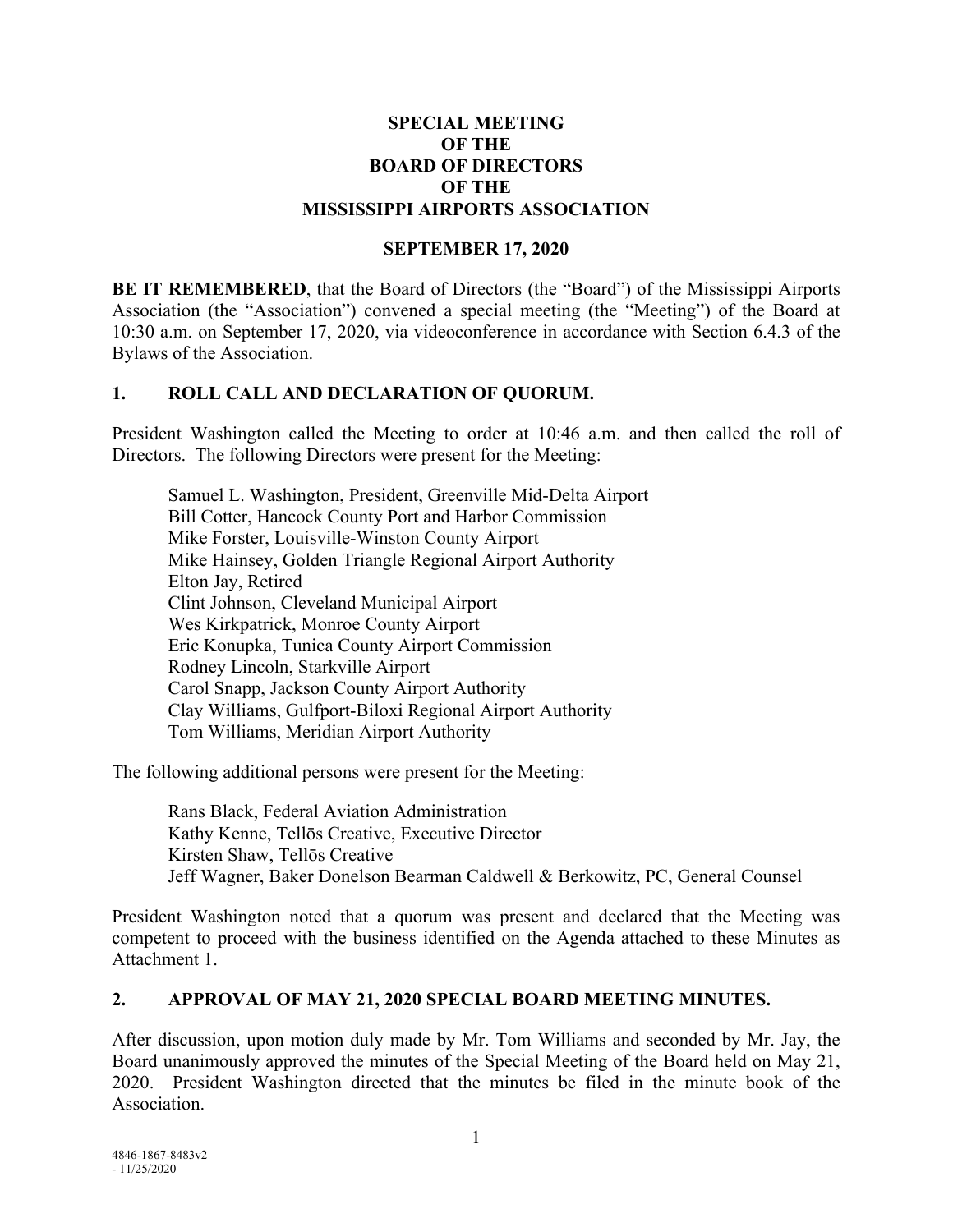### **3. PRESIDENT'S REPORT.**

President Washington noted that his airport, as he expected was the case for most others, was busy dealing with the myriad of issues COVID-19 had raised and hoped that things would be calming down soon. President Washington further advised the Board that, as a sign of what he hopes are better times to come, that the Greenville Mid-Delta Airport had opened a new restaurant in its terminal building.

# **4. FINANCIAL REPORT.**

Ms. Kenne then reviewed the financial statements prepared by Watkins, Ward and Stafford, PLLC ("WWS") distributed by email during the course of the meeting and attached to these minutes as Attachment 2. Ms. Kenne noted that, as of August 31, 2020, the Association had \$42,599.13 in its operating account. Ms. Kenne further noted that she has been working on collecting member dues and on sponsorship issues with the cancelled Annual Conference.

There being no further discussion on the reports submitted, Mr. Jay moved that the Board accept (i) the Statement of Assets, Liabilities and Fund Basis, (ii) the Statement of Revenues and Expenses, and (iii) the General Ledger for the Association, all dated as of August 31, 2020 attached to these Minutes as submitted. Mr. Hainsey seconded the motion. President Washington then called for a vote on the matter with all Directors present voting in the affirmative. President Washington declared the motion adopted.

Mr. Hainsey then inquired whether WWS could add Accounts Payable and Accounts Receivable reports to the financial reports submitted to the Board. Ms. Kenne stated she would advise WWS of the request.

# **5. EXECUTIVE DIRECTOR'S REPORT.**

Ms. Kenne noted that the Association had added a new member – a student in California. Ms. Kenne indicated she did not have any additional information on the new member.

# **6. COMMITTEE REPORTS.**

#### **A. 2021 Annual Conference and Meeting.**

Ms. Kenne advised the Board that the 2021 Annual Conference will be April 14-16, 2021 on the coast. The Annual Conference Committee will be working on the details of the Conference in the coming months.

#### **B. 2022 Annual Conference and Meeting.**

Ms. Kenne reminded the Board that the 2022 Annual Conference and Meeting would be in Starkville.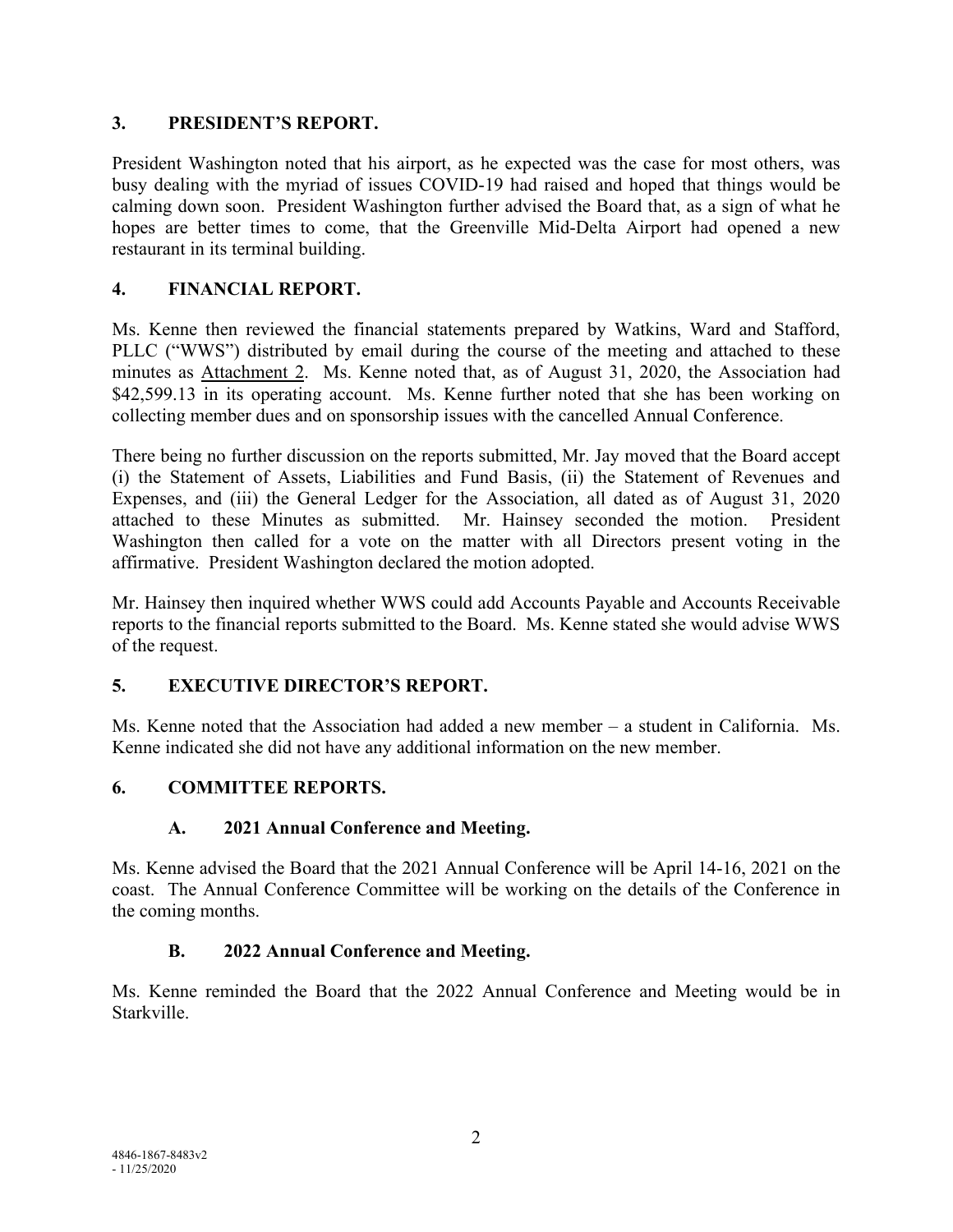### **7. OLD BUSINESS.**

## **A. Vacancy on the Board of Directors.**

Mr. Wagner reminded the Board that the Board of Directors has a vacancy resulting from Darion Warren's resignation from the Board and that, in accordance with Section 6.3 of the Association's Bylaws, the vacancy could be filled by appointment made by President Washington with the confirmation of a majority of the Board of Directors. Mr. Wagner further noted that the appointment would run through the 2021 Annual Conference. President Washington stated that he believed that the Jackson Municipal Airport Authority ("JMAA") should be represented on the Board of Directors and was, therefore, appointing Paul A. Brown, Chief Executive Officer of JMAA, to serve the remainder of Mr. Warren's term, subject to confirmation by the Board. Following discussion, Mr. Hainsey moved, and Mr. Clay Williams seconded, that the Board confirm the appointment of Paul A. Brown to the Board of Directors of the Association. There being no further discussion, President Washington called for a vote on the matter with all Directors voting in the affirmative.

# **B. Vacancy in the Office of Treasurer.**

The next matter to come before the Board was filling the vacancy in the office of Treasurer created by the resignation of Mr. Warren. Mr. Wagner reminded the Board that Mr. Forster had been elected to fill the position by consensus at the May 21, 2020 meeting of the Board, but was not present to accept election. President Washington asked Mr. Forster to confirm that he would accept election as Treasurer of the Association, to serve the remainder of Mr. Warren's term. Mr. Foster confirmed that he would be pleased to serve as Treasurer of the Association.

# **8. NEW BUSINESS.**

#### **A. Virtual Annual Conference.**

Mr. Hainsey stated the he had been speaking with several other members of the Board and Ms. Kenne about the possibility of the Association hosting a "virtual conference" since the Association had to cancel the 2020 Annual Conference due to the COVID-19 pandemic. Mr. Hainsey noted that a virtual conference would allow the Association to recover some of the funds lost as a result of the cancellation of the 2020 Annual Conference while giving the members of the Association a chance to gather in a virtual forum. Mr. Hainsey further noted that as discussed thus far, the virtual conference would run across three days (tentatively December 2, 3 and 4, 2020), for two-to-three hours per day. The cost would be relatively low – less than \$300.00 for Zoom videoconferencing and approximately \$500 for other costs. Finally, Mr. Hainsey noted that Trey Breckenridge with Mississippi State University had agreed to help with the technical aspects of the virtual conference.

Following discussion, Mr. Konupka moved, and Mr. Tom Williams seconded, that the Association be authorized to move forward with the virtual conference. President Washington called for a vote on the matter with all Directors voting in the affirmative. Mr. Hainsey stated that he or Ms. Kenne would report back to the Board as plans develop.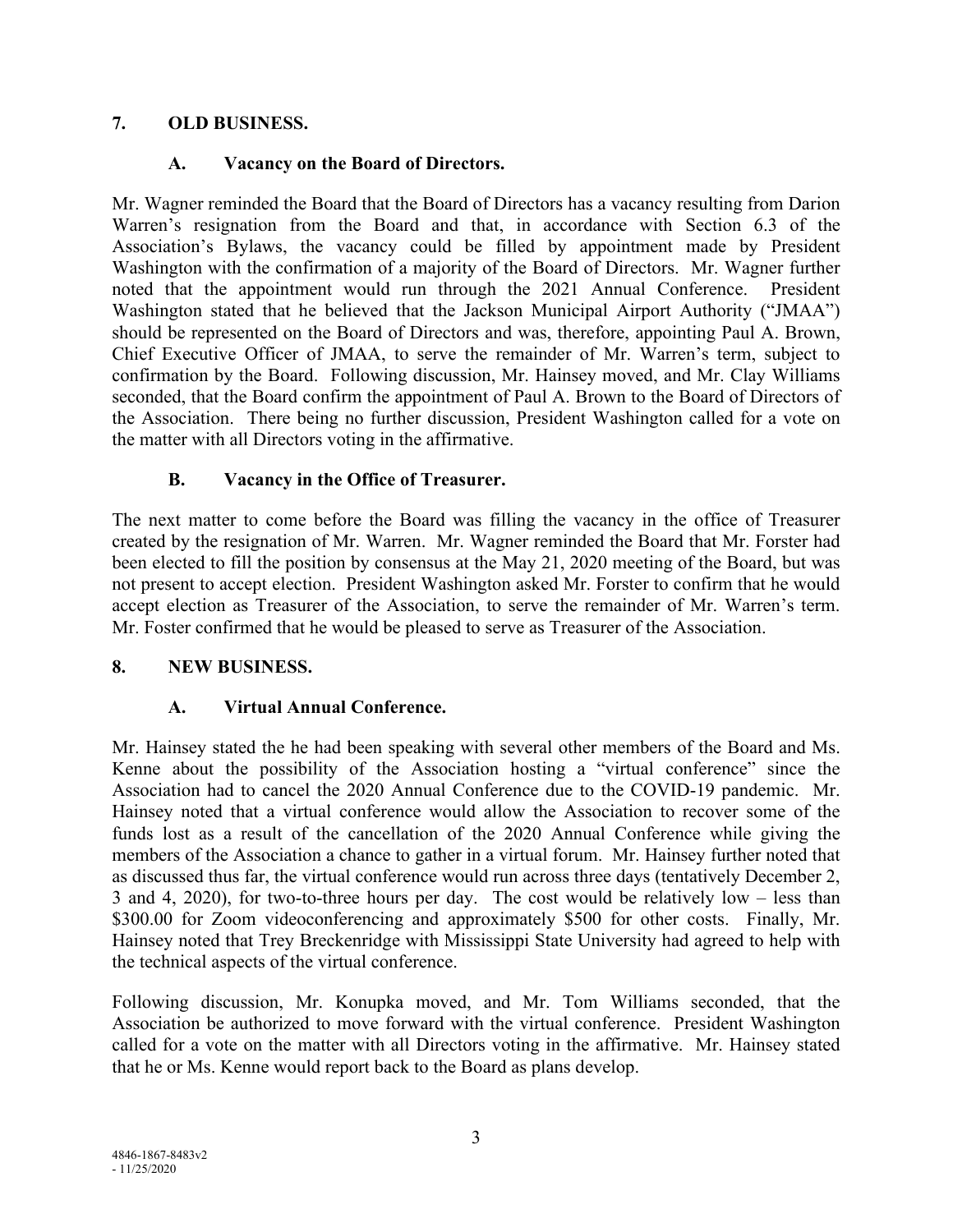#### **B. Legislative Committee.**

Mr. Kirkpatrick reminded the Board that Mr. Warren was also a member of the Legislative Committee prior to leaving the Association. Currently the members of the Committee are Messrs. Ardillo, Kirkpatrick and Washington. Anyone desiring to join the Legislative Committee should contact President Washington or Mr. Kirkpatrick.

#### **9. OTHER MATTERS.**

# **A. Airport Updates.**

President Washington asked each Director to provide an update on activities at his or her airport.

## **10. ADJOURNMENT.**

There being no further business to come before the Meeting, upon motion duly made, seconded, and unanimously adopted, the Meeting adjourned at 11:30 a.m.

Respectfully submitted,

Samuel L. Washington, President Mississippi Airports Association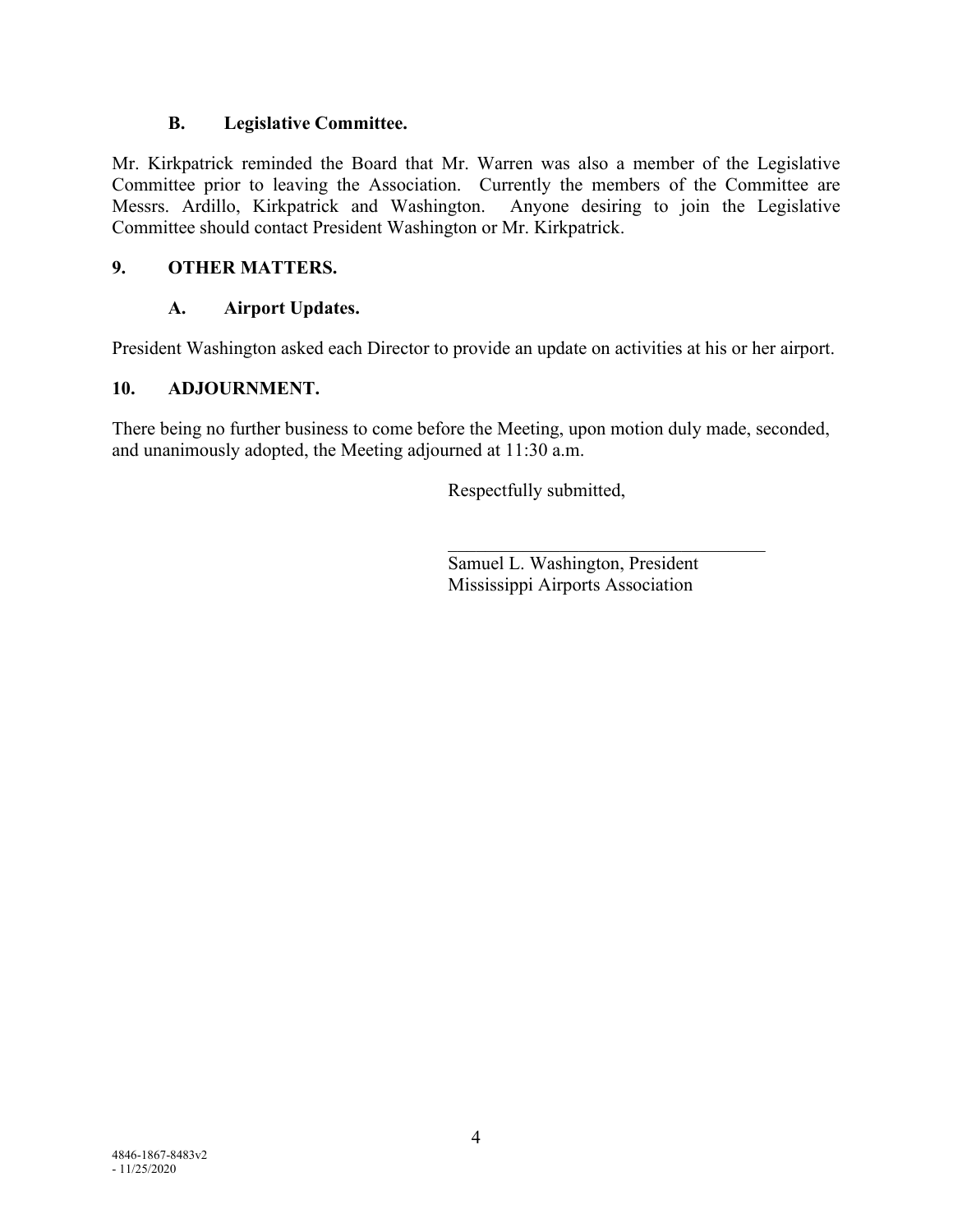# **ATTACHMENT 1**

# **AGENDA**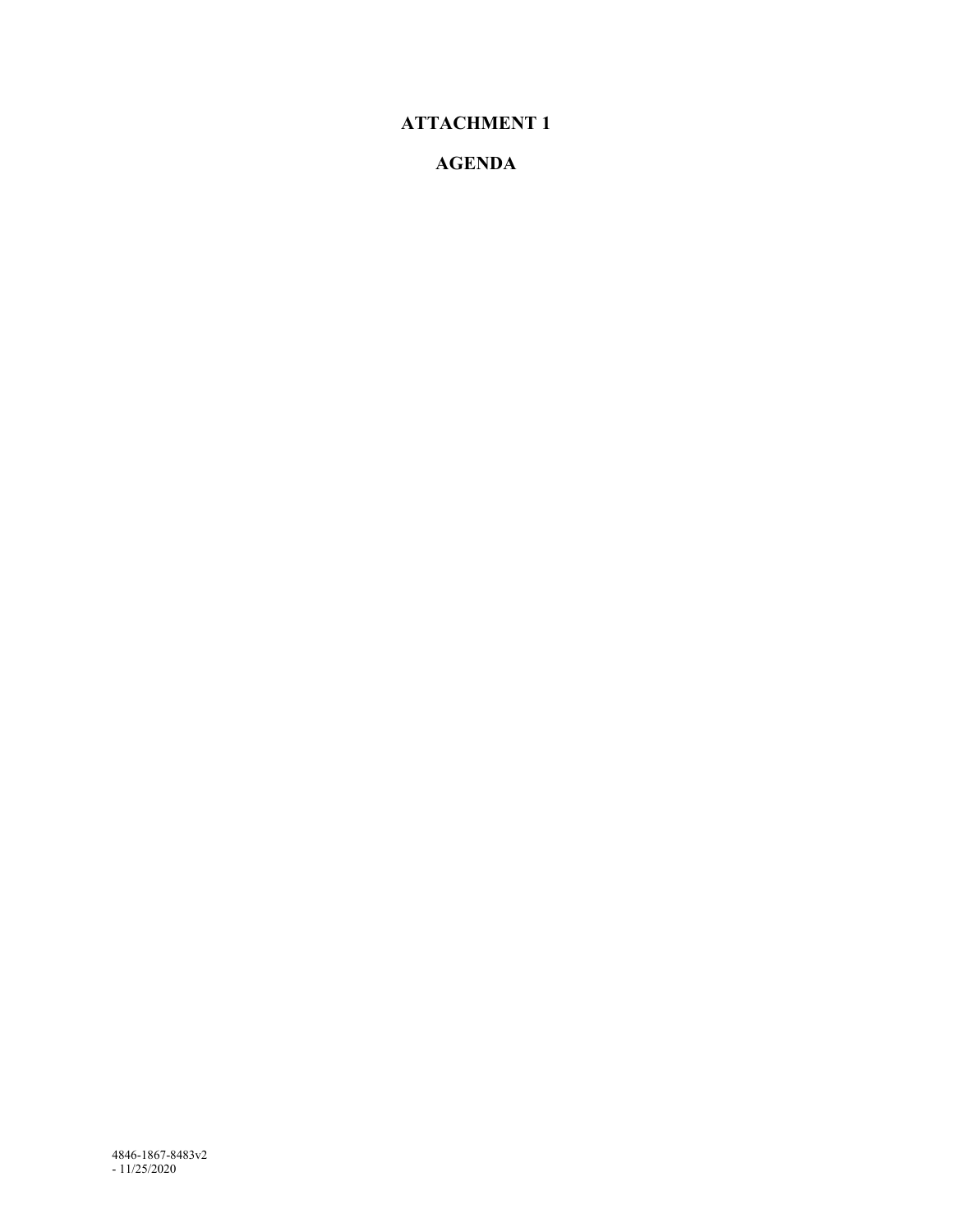### **MISSISSIPPI AIRPORTS ASSOCIATION SPECIAL MEETING OF BOARD OF DIRECTORS 10:30 A.M., THURSDAY, SEPTEMBER 17, 2020 [TELECONFERENCE]**

- 1. Roll Call and Declaration of Quorum
- 2. Approval of Minutes of May 21, 2020 Special Board Meeting
- 3. President's Report
- 4. Financial Report
- 5. Executive Director's Report
- 6. Committee Reports
	- a. 2021 Annual Conference Committee
	- b. 2022 Annual Conference Committee
- 7. Old Business
	- a. Director Vacancy
	- b. New Treasurer Confirmation
- 8. New Business
	- a. Annual Conference Webinar 2020
	- b. Legislative Committee
- 9. Other Matters
	- a. Airport Updates
- 10. Adjournment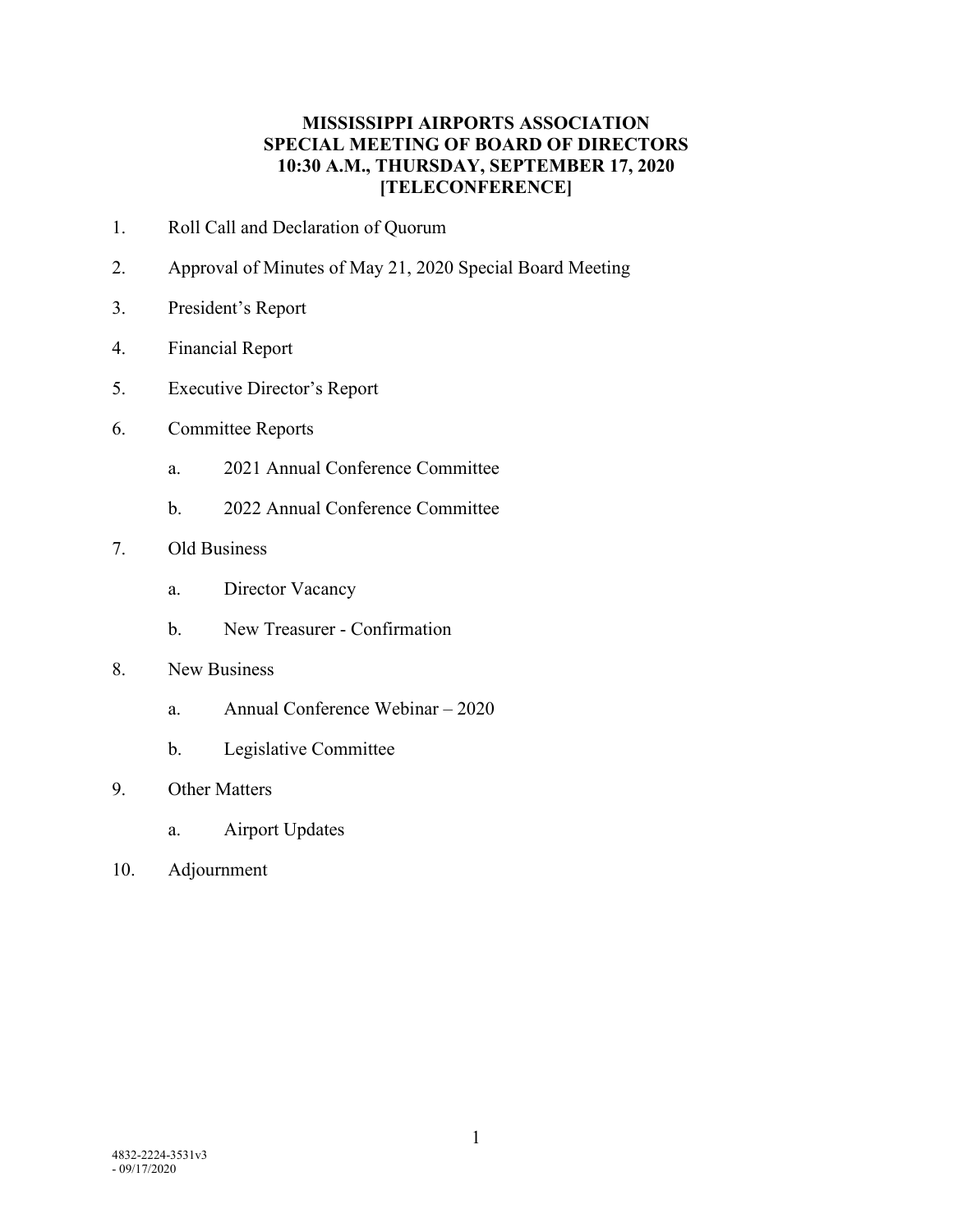# **ATTACHMENT 2**

# **FINANCIAL REPORT**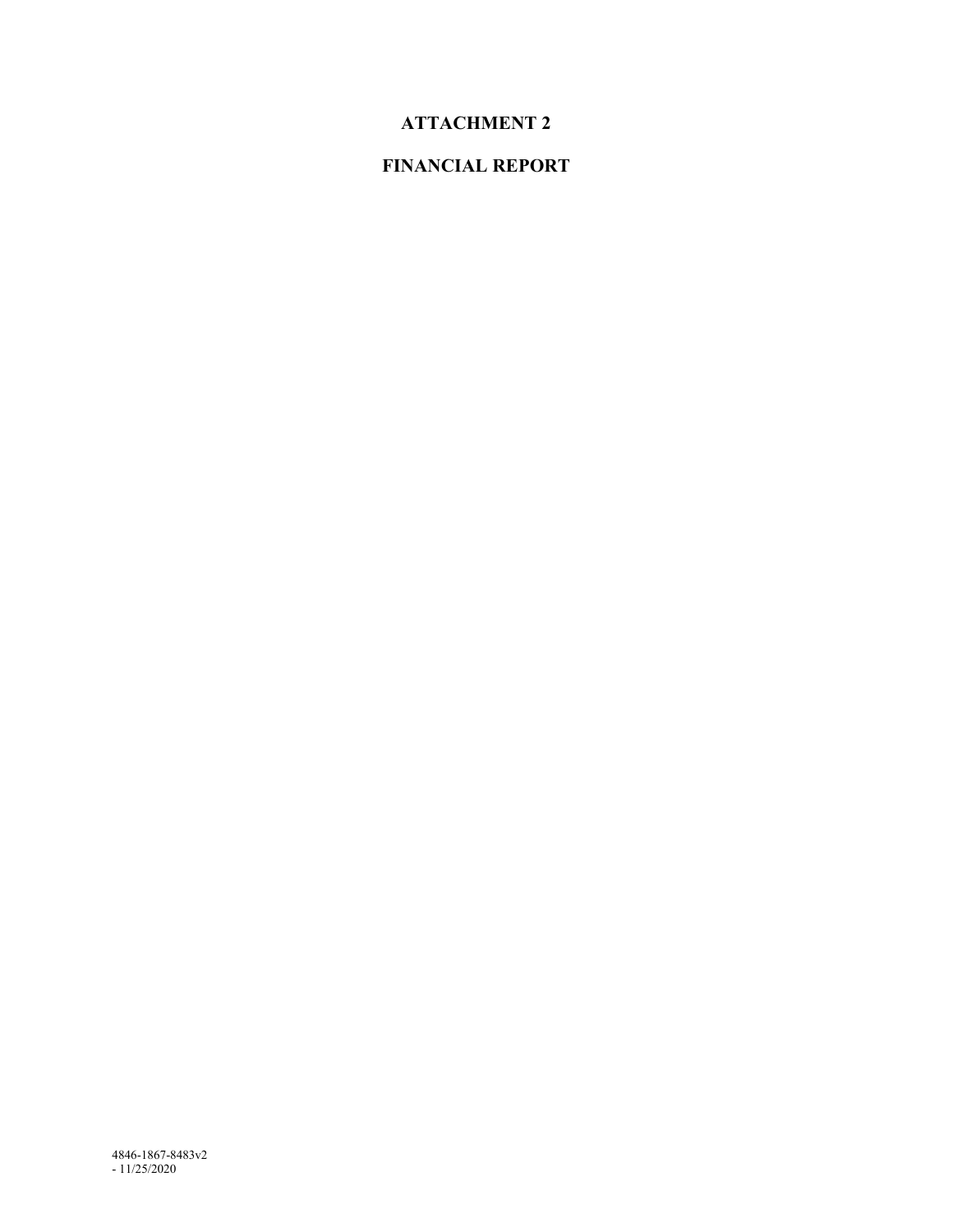Watkins, Ward and Stafford, PLLC Certified Public Accountants PO Box 1216 West Point, MS 39773-1216

To the Board of Trustees of Mississippi Airports Association Post Office Box 16803 Jackson, MS 39236-6803

Management is responsible for the accompanying financial statements of Mississippi Airports Association (a nonprofit organization), which comprise the statement of assets, liabilities, and fund balance - tax basis as of August 31, 2020, and the related statements of revenues and expenses - tax basis for the one month and eleven months then ended, and for determining that the tax basis of accounting is an acceptable financial reporting framework. We have performed compilation engagements in accordance with Statements on Standards for Accounting and Review Services promulgated by the Accounting and Review Services Committee of the AICPA. We did not audit or review the financial statements nor were we required to perform any procedures to verify the accuracy or completeness of the information provided by management. Accordingly, we do not express an opinion, a conclusion, nor provide any form of assurance on these financial statements.

The financial statements are prepared in accordance with the tax basis of accounting, which is a basis of accounting other than accounting principles generally accepted in the United States of America.

Management has elected to omit substantially all the disclosures ordinarily included in financial statements prepared in accordance with the tax basis of accounting. If the omitted disclosures were included in the financial statements, they might influence the user's conclusions about the Company's assets, liabilities, fund balance, revenues, and expenses. Accordingly, the financial statements are not designed for those who are not informed about such matters.

Watkins, Ward and Stafford, PLLC September 15, 2020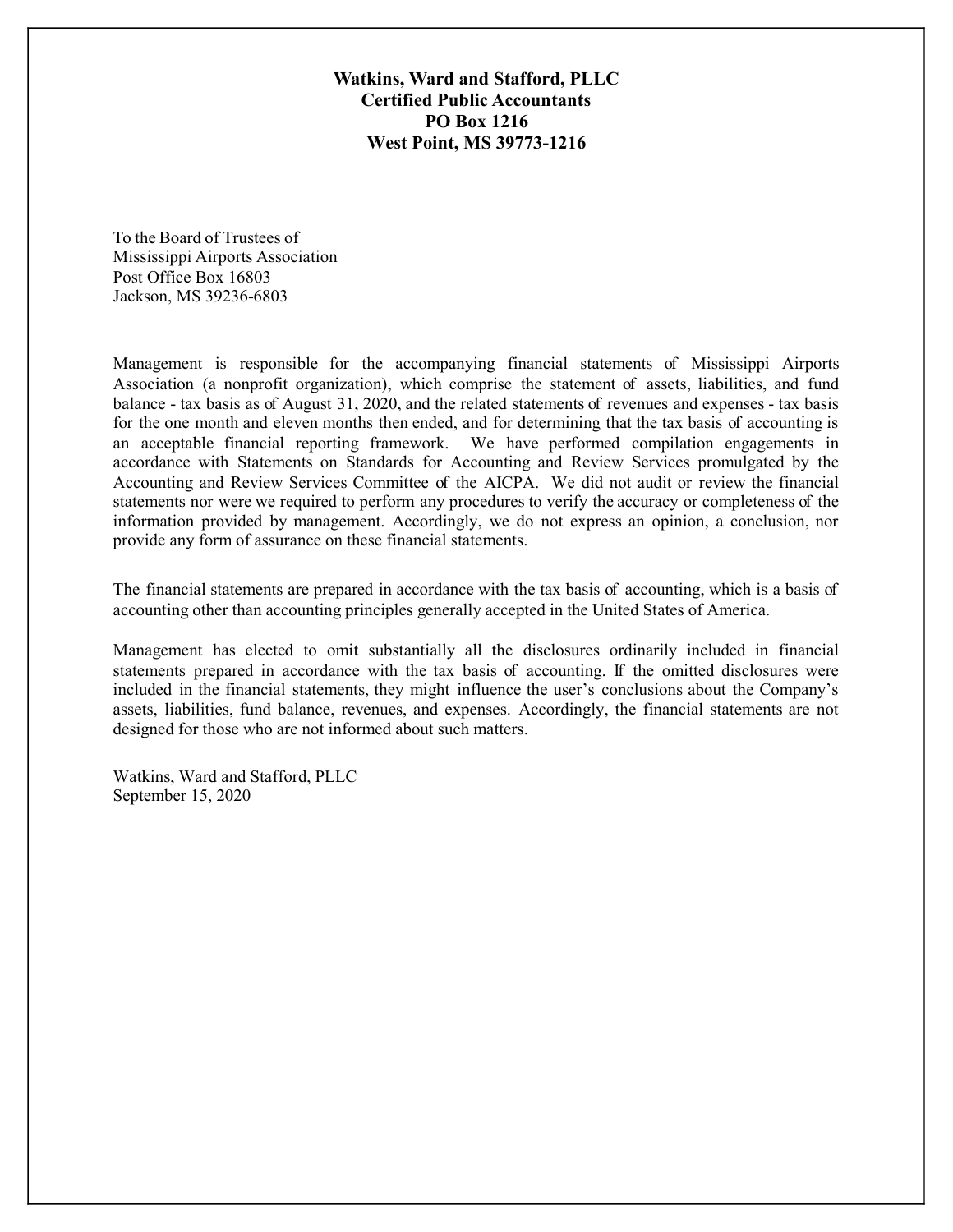# Mississippi Airports Association Statement of Assets, Liabilities, & Fund Balance - Tax Basis

As of August 31, 2020

|                                                                                                 | Aug 31, 20              |  |  |
|-------------------------------------------------------------------------------------------------|-------------------------|--|--|
| <b>ASSETS</b><br><b>Current Assets</b><br><b>Checking/Savings</b><br>1001 Operating - Trustmark | 42,599.13               |  |  |
| <b>Total Checking/Savings</b>                                                                   | 42,599.13               |  |  |
| <b>Total Current Assets</b>                                                                     | 42,599.13               |  |  |
| <b>TOTAL ASSETS</b>                                                                             | 42,599.13               |  |  |
| <b>LIABILITIES &amp; EQUITY</b><br><b>Equity</b><br>3010 · Fund Balance<br><b>Net Income</b>    | 44,416.07<br>(1,816.94) |  |  |
| <b>Total Equity</b>                                                                             | 42,599.13               |  |  |
| <b>TOTAL LIABILITIES &amp; EQUITY</b>                                                           | 42,599.13               |  |  |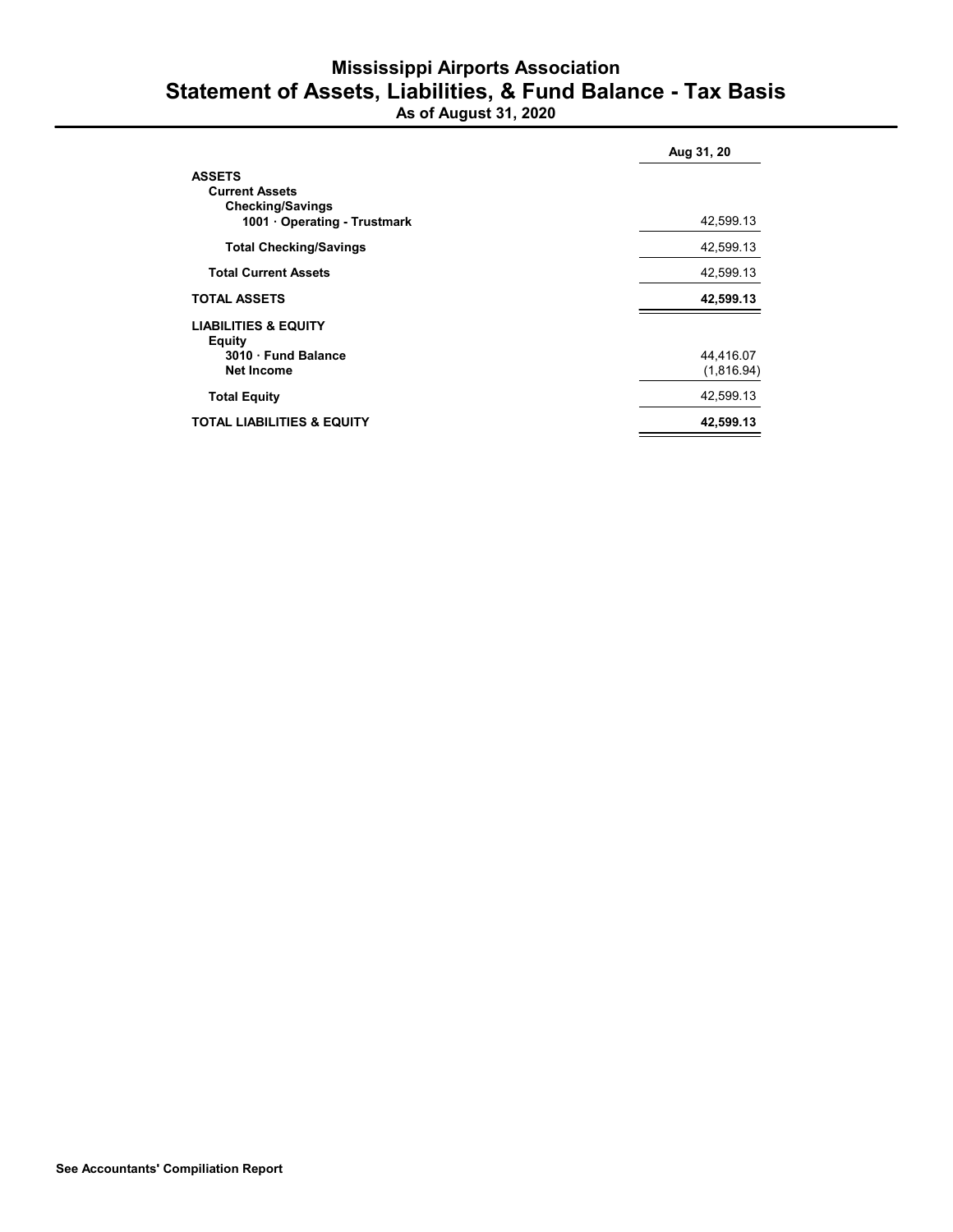# Mississippi Airports Association Statements of Revenues and Expenses - Tax Basis

August 2020

|                                               | Aug 20   | Oct '19 - Aug 20 |  |
|-----------------------------------------------|----------|------------------|--|
| <b>Ordinary Income/Expense</b>                |          |                  |  |
| <b>Income</b>                                 |          |                  |  |
| 5 Earned revenues                             |          |                  |  |
| 5210 · Membership dues<br>5211 Executive Dues | 0.00     | 35,850.00        |  |
| 5212 · Associate Dues                         | 0.00     | 2,150.00         |  |
| 5213 Student Dues                             | 0.00     | 25.00            |  |
| 5214 Corporate Dues                           | 0.00     | 2,250.00         |  |
| 5215 · Presidential Sponsor                   | 0.00     | 4,750.00         |  |
| 5216 · Platinum Sponsor                       | 0.00     | 2,500.00         |  |
| 5217 · Gold Sponsor                           | 0.00     | 5,000.00         |  |
| 5218 · Silver Sponsor                         | 0.00     | 3,000.00         |  |
| Total 5210 · Membership dues                  | 0.00     | 55,525.00        |  |
| <b>Total 5 Earned revenues</b>                | 0.00     | 55,525.00        |  |
| 5800 Annual Conference Revenues               |          |                  |  |
| 5820 · Sponsor Registration                   | 0.00     | 1,750.00         |  |
| 5800 Annual Conference Revenues - Other       | 0.00     | 2,500.00         |  |
| Total 5800 · Annual Conference Revenues       | 0.00     | 4,250.00         |  |
| <b>Total Income</b>                           | 0.00     | 59,775.00        |  |
| <b>Expense</b>                                |          |                  |  |
| 7000 · Grant & contract expense               |          |                  |  |
| 7070 · Sponsorships & Donations               | 0.00     | 200.00           |  |
| Total 7000 Grant & contract expense           | 0.00     | 200.00           |  |
| 7500 Other personnel expenses                 |          |                  |  |
| 7520 Accounting fees                          | 0.00     | 1,045.00         |  |
| 7530 · Legal fees                             | 1,250.00 | 30,234.24        |  |
| 7540 · Professional fees - other              | 1,487.50 | 23,662.50        |  |
| Total 7500 · Other personnel expenses         | 2,737.50 | 54,941.74        |  |
| 8100 · Non-personnel expenses                 |          |                  |  |
| 8110 · Supplies                               | 0.00     | 90.99            |  |
| 8115 · Website Updates & Programming          | 0.00     | 601.00           |  |
| 8130 · Telephone & telecommunications         | 140.34   | 896.88           |  |
| 8140 · Postage, shipping, delivery            | 0.00     | 211.23           |  |
| 8170 · Printing & copying                     | 0.00     | 1.00             |  |
| Total 8100 · Non-personnel expenses           | 140.34   | 1,801.10         |  |
| 8300 · Travel & meetings expenses             |          |                  |  |
| 8310 Travel                                   | 9.78     | 522.08           |  |
| 8330 · Business Meals                         | 0.00     | 544.99           |  |
| 8300 · Travel & meetings expenses - Other     | 0.00     | 214.60           |  |
| Total 8300 · Travel & meetings expenses       | 9.78     | 1,281.67         |  |
| 8500 Misc expenses                            |          |                  |  |
| 8520 · Insurance - non-employee               | 1,286.00 | 2,572.00         |  |
| Total 8500 · Misc expenses                    | 1,286.00 | 2,572.00         |  |
| 8600 · Business expenses                      |          |                  |  |
| 8615 Bank & Credit Card Fees                  | 0.00     | 0.05             |  |
| Total 8600 · Business expenses                | 0.00     | 0.05             |  |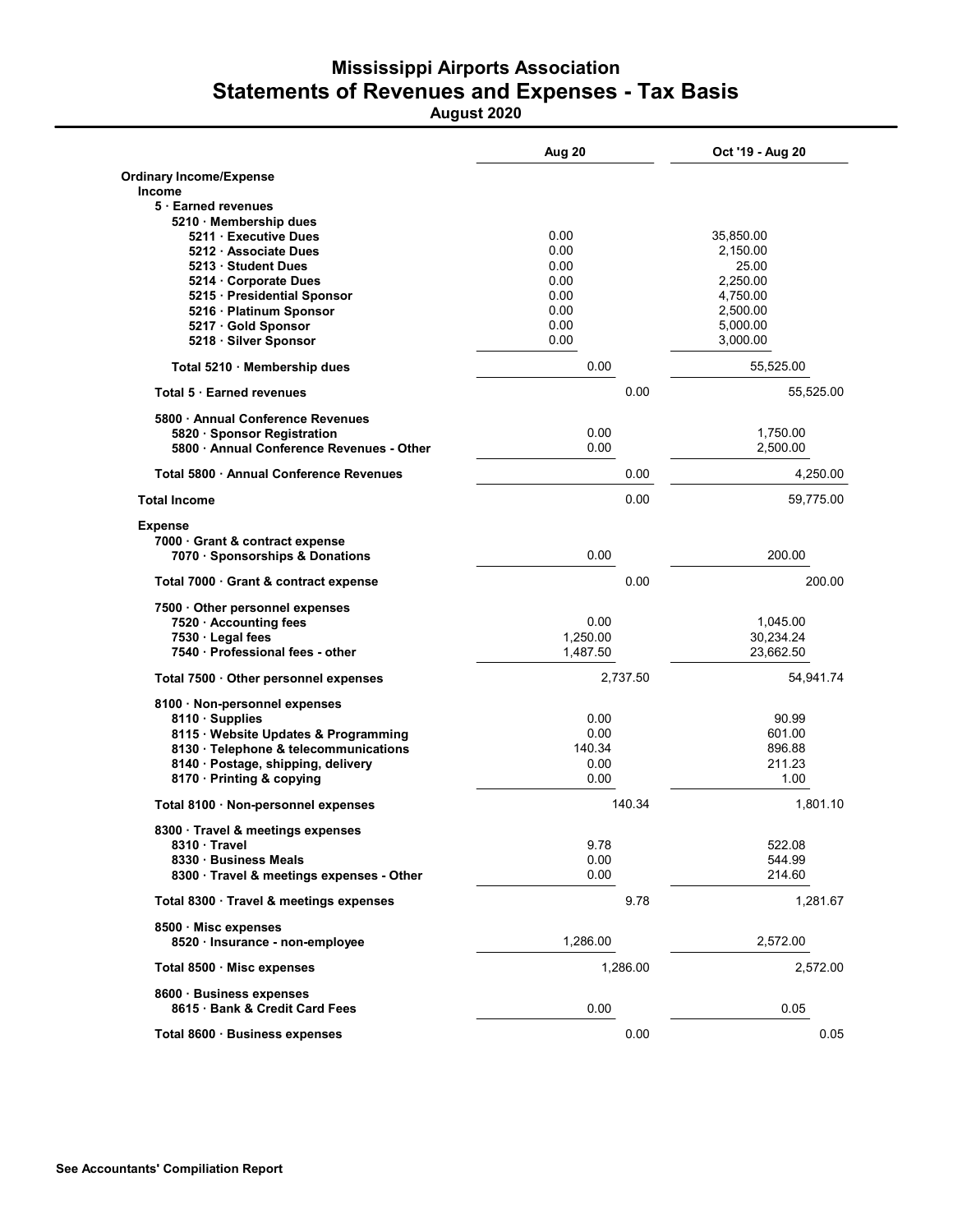# Mississippi Airports Association Statements of Revenues and Expenses - Tax Basis

August 2020

|                                  | Aug 20      | Oct '19 - Aug 20 |  |
|----------------------------------|-------------|------------------|--|
| 8700 Conference Expenses         |             |                  |  |
| 8701 · Sponsor Plaques           | 0.00        | 233.79           |  |
| 8704 General Conference Expenses | 0.00        | 561.59           |  |
| Total 8700 Conference Expenses   | 0.00        | 795.38           |  |
| <b>Total Expense</b>             | 4,173.62    | 61,591.94        |  |
| <b>Net Ordinary Income</b>       | (4, 173.62) | (1,816.94)       |  |
| Net Income                       | (4, 173.62) | (1,816.94)       |  |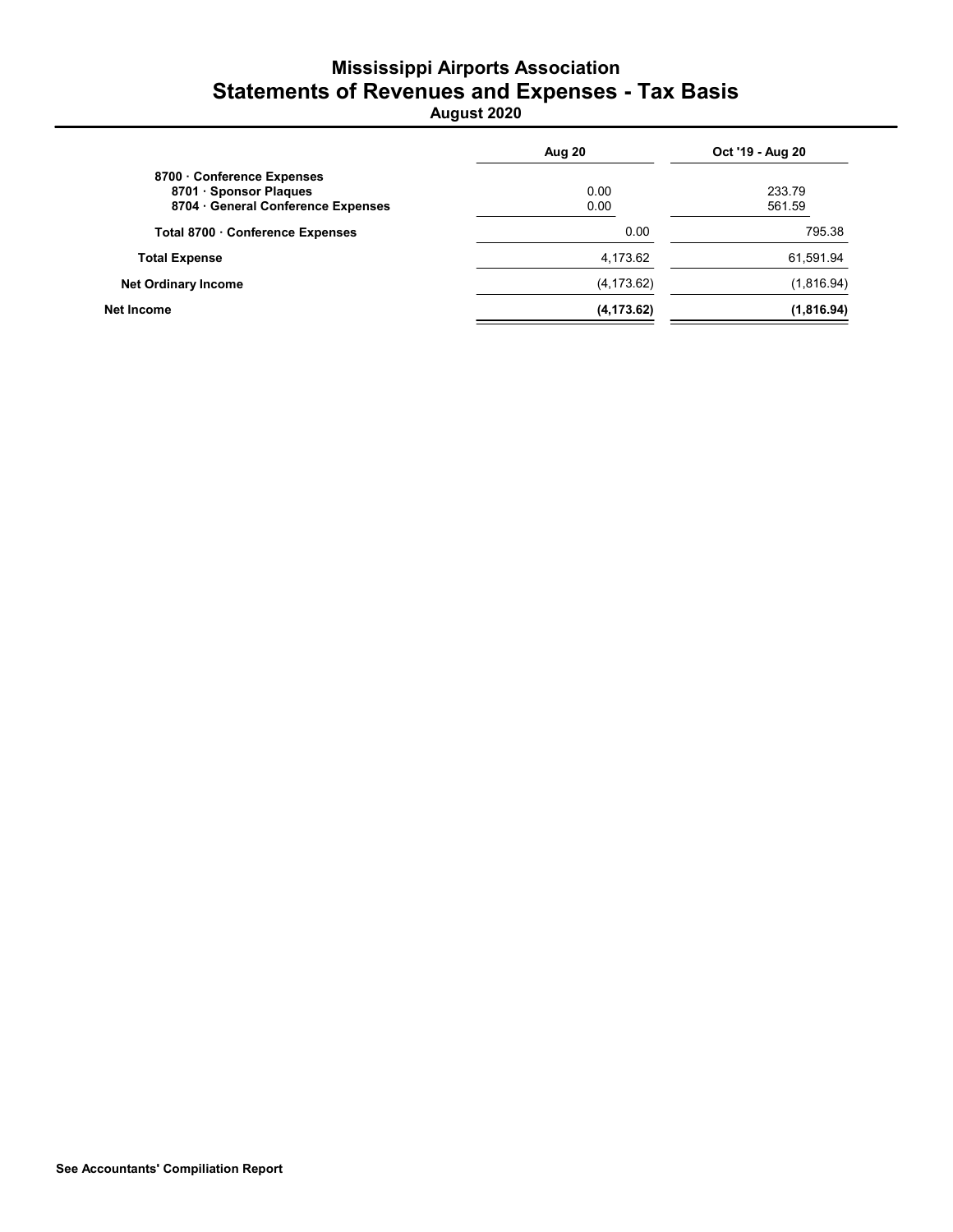#### Mississippi Airports Association General Ledger As of August 31, 2020

| <b>Type</b>                                                                                                 | Date                                                 | Num                          | Name                                                                                             | Memo                                                                         | Debit                                 | Credit                           | <b>Balance</b>                                                |
|-------------------------------------------------------------------------------------------------------------|------------------------------------------------------|------------------------------|--------------------------------------------------------------------------------------------------|------------------------------------------------------------------------------|---------------------------------------|----------------------------------|---------------------------------------------------------------|
| 1001 · Operating - Trustmark<br>Check<br>Check<br>Check                                                     | 08/11/2020<br>08/11/2020<br>08/11/2020               | 2130<br>2131<br>2132         | Fisher Brown Bottrell Ins, Inc.<br>Tellos Marketing, LLC<br>Baker, Donelson                      | Invoice#83422<br>Invoice#MAA73020<br>Invoice# 8765381                        |                                       | 1,286.00<br>1,637.62<br>1,250.00 | 46,772.75<br>45,486.75<br>43,849.13<br>42,599.13              |
| Total 1001 · Operating - Trustmark                                                                          |                                                      |                              |                                                                                                  |                                                                              | 0.00                                  | 4,173.62                         | 42,599.13                                                     |
| 3010 · Fund Balance<br>Total 3010 · Fund Balance                                                            |                                                      |                              |                                                                                                  |                                                                              |                                       |                                  | (44, 416.07)<br>(44, 416.07)                                  |
| 5 · Earned revenues<br>5210 · Membership dues<br>5211 · Executive Dues<br>Total 5211 · Executive Dues       |                                                      |                              |                                                                                                  |                                                                              |                                       |                                  | (55, 525.00)<br>(55, 525.00)<br>(35, 850.00)<br>(35, 850.00)  |
| 5212 · Associate Dues<br>Total 5212 · Associate Dues                                                        |                                                      |                              |                                                                                                  |                                                                              |                                       |                                  | (2, 150.00)<br>(2, 150.00)                                    |
| 5213 · Student Dues<br>Total 5213 · Student Dues                                                            |                                                      |                              |                                                                                                  |                                                                              |                                       |                                  | (25.00)<br>(25.00)                                            |
| 5214 · Corporate Dues<br>Total 5214 · Corporate Dues                                                        |                                                      |                              |                                                                                                  |                                                                              |                                       |                                  | (2,250.00)<br>(2,250.00)                                      |
| 5215 · Presidential Sponsor<br>Total 5215 · Presidential Sponsor                                            |                                                      |                              |                                                                                                  |                                                                              |                                       |                                  | (4,750.00)<br>(4,750.00)                                      |
| 5216 · Platinum Sponsor<br>Total 5216 · Platinum Sponsor                                                    |                                                      |                              |                                                                                                  |                                                                              |                                       |                                  | (2,500.00)<br>(2,500.00)                                      |
| 5217 · Gold Sponsor<br>Total 5217 · Gold Sponsor                                                            |                                                      |                              |                                                                                                  |                                                                              |                                       |                                  | (5,000.00)<br>(5,000.00)                                      |
| 5218 · Silver Sponsor<br>Total 5218 · Silver Sponsor                                                        |                                                      |                              |                                                                                                  |                                                                              |                                       |                                  | (3,000.00)<br>(3,000.00)                                      |
| Total 5210 · Membership dues                                                                                |                                                      |                              |                                                                                                  |                                                                              |                                       |                                  | (55, 525.00)                                                  |
| Total 5 · Earned revenues                                                                                   |                                                      |                              |                                                                                                  |                                                                              |                                       |                                  | (55, 525.00)                                                  |
| 5800 · Annual Conference Revenues<br>5820 · Sponsor Registration<br>Total 5820 · Sponsor Registration       |                                                      |                              |                                                                                                  |                                                                              |                                       |                                  | (4,250.00)<br>(1,750.00)<br>(1,750.00)                        |
| 5800 · Annual Conference Revenues - Other<br>Total 5800 · Annual Conference Revenues - Other                |                                                      |                              |                                                                                                  |                                                                              |                                       |                                  | (2,500.00)<br>(2,500.00)                                      |
| Total 5800 · Annual Conference Revenues                                                                     |                                                      |                              |                                                                                                  |                                                                              |                                       |                                  | (4,250.00)                                                    |
| 7000 · Grant & contract expense<br>7070 · Sponsorships & Donations<br>Total 7070 · Sponsorships & Donations |                                                      |                              |                                                                                                  |                                                                              |                                       |                                  | 200.00<br>200.00<br>200.00                                    |
| Total 7000 · Grant & contract expense                                                                       |                                                      |                              |                                                                                                  |                                                                              |                                       |                                  | 200.00                                                        |
| 7500 · Other personnel expenses<br>7520 · Accounting fees<br>Total 7520 · Accounting fees                   |                                                      |                              |                                                                                                  |                                                                              |                                       |                                  | 52,204.24<br>1,045.00<br>1,045.00                             |
| 7530 · Legal fees<br>Check                                                                                  | 08/11/2020                                           | 2132                         | Baker, Donelson                                                                                  | Invoice# 8765381                                                             | 1,250.00                              |                                  | 28,984.24<br>30,234.24                                        |
| Total 7530 · Legal fees                                                                                     |                                                      |                              |                                                                                                  |                                                                              | 1,250.00                              | 0.00                             | 30,234.24                                                     |
| 7540 · Professional fees - other<br>Check<br>Check<br>Check<br>Check                                        | 08/11/2020<br>08/11/2020<br>08/11/2020<br>08/11/2020 | 2131<br>2131<br>2131<br>2131 | Tellos Marketing, LLC<br>Tellos Marketing, LLC<br>Tellos Marketing, LLC<br>Tellos Marketing, LLC | Invoice#MAA73020<br>Invoice#MAA73020<br>Invoice#MAA73020<br>Invoice#MAA73020 | 337.50<br>1,000.00<br>50.00<br>100.00 |                                  | 22,175.00<br>22,512.50<br>23,512.50<br>23,562.50<br>23,662.50 |
| Total 7540 · Professional fees - other                                                                      |                                                      |                              |                                                                                                  |                                                                              | 1,487.50                              | 0.00                             | 23,662.50                                                     |
| Total 7500 · Other personnel expenses                                                                       |                                                      |                              |                                                                                                  |                                                                              | 2,737.50                              | 0.00                             | 54,941.74                                                     |
| 8100 · Non-personnel expenses<br>8110 · Supplies<br>Total $8110 \cdot$ Supplies                             |                                                      |                              |                                                                                                  |                                                                              |                                       |                                  | 1,660.76<br>90.99<br>90.99                                    |
| 8115 · Website Updates & Programming<br>Total 8115 · Website Updates & Programming                          |                                                      |                              |                                                                                                  |                                                                              |                                       |                                  | 601.00<br>601.00                                              |
| 8130 · Telephone & telecommunications<br>Check                                                              | 08/11/2020                                           | 2131                         | Tellos Marketing, LLC                                                                            | Invoice#MAA73020                                                             | 140.34                                |                                  | 756.54<br>896.88                                              |
| Total 8130 · Telephone & telecommunications                                                                 |                                                      |                              |                                                                                                  |                                                                              | 140.34                                | 0.00                             | 896.88                                                        |
| 8140 · Postage, shipping, delivery<br>Total 8140 · Postage, shipping, delivery                              |                                                      |                              |                                                                                                  |                                                                              |                                       |                                  | 211.23<br>211.23                                              |
| 8170 · Printing & copying<br>Total 8170 · Printing & copying                                                |                                                      |                              |                                                                                                  |                                                                              |                                       |                                  | 1.00<br>1.00                                                  |
| Total 8100 · Non-personnel expenses                                                                         |                                                      |                              |                                                                                                  |                                                                              | 140.34                                | 0.00                             | 1,801.10                                                      |